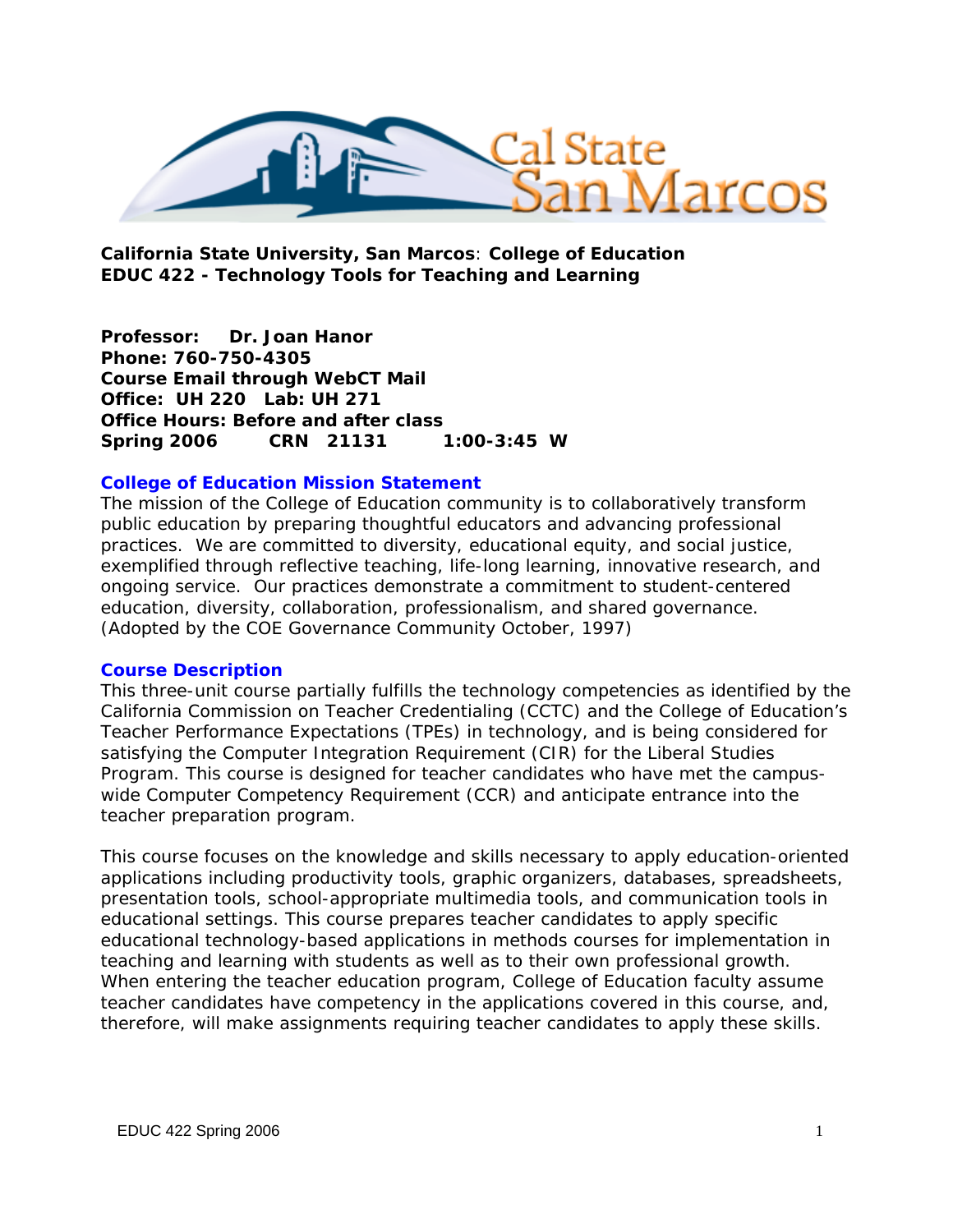## **Prerequisites**

The prerequisite for this course is completion of the campus-wide computer competency requirement. This can be fulfilled by successful completion of one of the following:

- Taking the CSUSM CCR assessment or equivalent course OR
- Completion of an approved computer literacy course at the community college level.

## **Course Objectives**

Teacher candidates will demonstrate competency in:

- A. Meeting the International Standards for Technology in Education (ISTE) including I, V, and VI outlined below;
- B. Using a set of educational technology tools that are applied in teaching and learning within the credential program and used in public school settings; and
- C. Setting up an electronic portfolio using Task Stream for completion in the CSUSM teacher-credentialing program.

### **Activities and instructional methods for realizing objectives**

- class discussions cooperative small group work lectures class readings
- role playing guest speakers web site access WebCT online discussions

• videos • lab demonstrations and activities • observations • written reading

responses • face-to-face meetings

#### **Evaluation of attainment of these knowledge bases and skills**

Active class participation online, in study groups, and in class On-line collaborative activities Reading responses Project assessment WebCT discussion participation and initiative Selected resources and contributions posted to WebCT Punctual completion of lab assignments

### **Teacher Performance Expectation (TPE) Competencies**

This course is designed to help teachers seeking the Multiple and Single Subjects Credential to develop the skills, knowledge, and attitudes necessary to assist schools and districts in implementing an effective program for all students. The successful candidate will be able to merge theory and practice in order to realize a comprehensive and extensive educational program for all students. The following TPEs are addressed in this course:

Primary Emphasis

TPE 14 CSUSM Educational Technology (Based on ISTE NETS: see below)

Secondary Emphasis:

- TPE 4 Making Content Accessible
- TPE 5 Student Engagement
- TPE 6 Developmentally Appropriate Teaching Practices
- TPE 7 Teaching English Language Learners
- EDUC 422 Spring 2006 2 TPE 12 - Professional, legal and ethical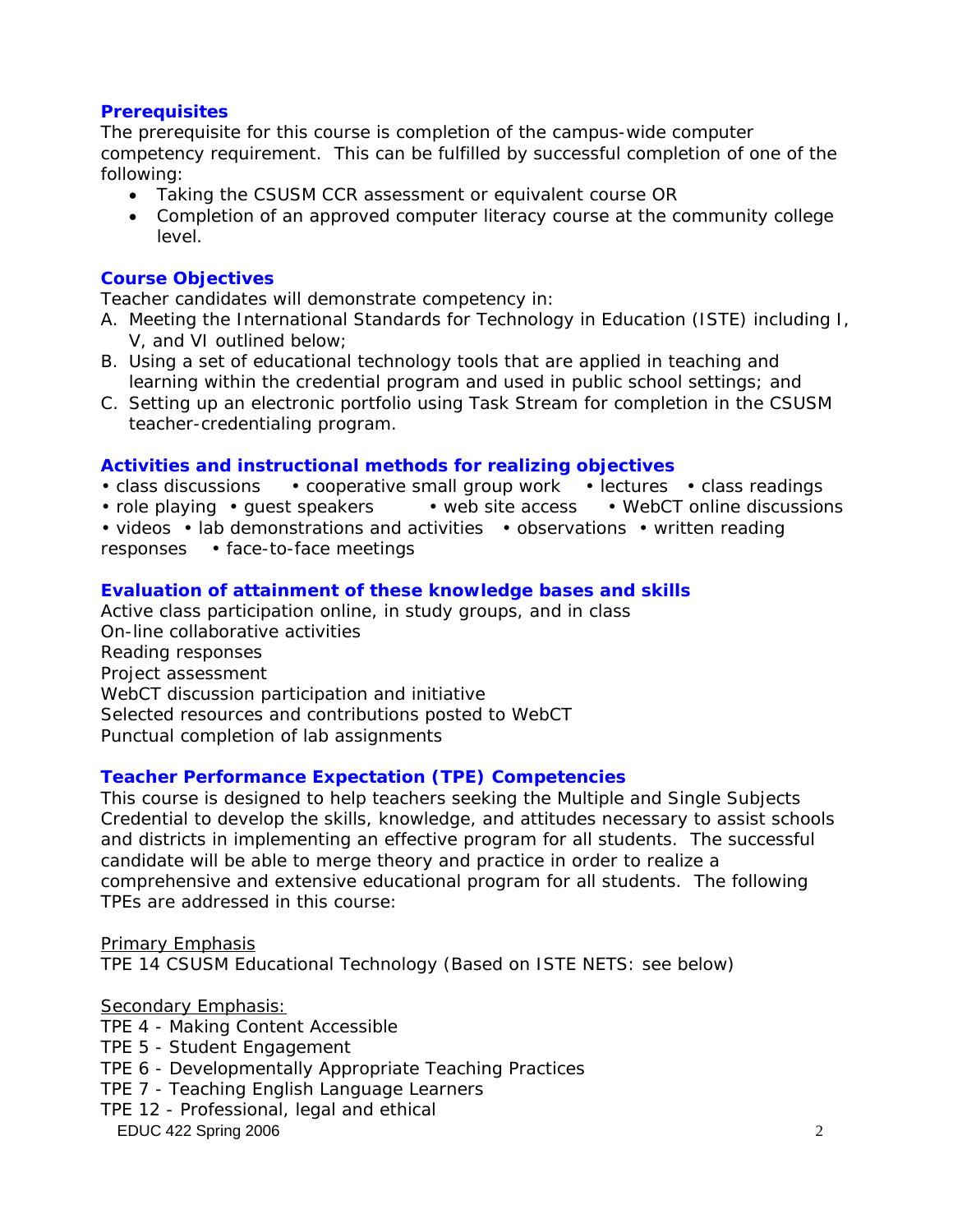## TPE 13 - Professional Growth

## **National Educational Technology Standards for Teachers (NETS-T)**

Teaching Performance Expectation (TPE 14) is based on ISTE NETS standards. See www.iste.org) for detailed information.

## I. **TECHNOLOGY OPERATIONS AND CONCEPTS.**

*Teachers demonstrate a sound understanding of technology operations and concepts. Teachers:*

A. demonstrate introductory knowledge, skills, and understanding of concepts related to technology (as described in the ISTE National Education Technology Standards for Students)

B. demonstrate continual growth in technology knowledge and skills to stay abreast of current and emerging technologies.

## II. **PLANNING AND DESIGNING LEARNING ENVIRONMENTS AND EXPERIENCES.**

*Teachers plan and design effective learning environments and experiences supported by technology. Teachers:*

A. design developmentally appropriate learning opportunities that apply technologyenhanced instructional strategies to support the diverse needs of learners.

B. apply current research on teaching and learning with technology when planning learning environments and experiences.

C. identify and locate technology resources and evaluate them for accuracy and suitability.

D. plan for the management of technology resources within the context of learning activities.

E. plan strategies to manage student learning in a technology-enhanced environment.

### III.**TEACHING, LEARNING, AND THE CURRICULUM**.

*Teachers implement curriculum plans, that include methods and strategies for applying technology to maximize student learning. Teachers:*

A. facilitate technology-enhanced experiences that address content standards and student technology standards.

B. use technology to support learner-centered strategies that address the diverse needs of students.

C. apply technology to develop students' higher order skills and creativity.

D. manage student learning activities in a technology-enhanced environment.

## IV. **ASSESSMENT AND EVALUATION.**

Teachers apply technology to facilitate a variety of effective assessment and evaluation strategies. Teachers:

A. apply technology in assessing student learning of subject matter using a variety of assessment techniques.

B. use technology resources to collect and analyze data, interpret results, and communicate findings to improve instructional practice and maximize student learning.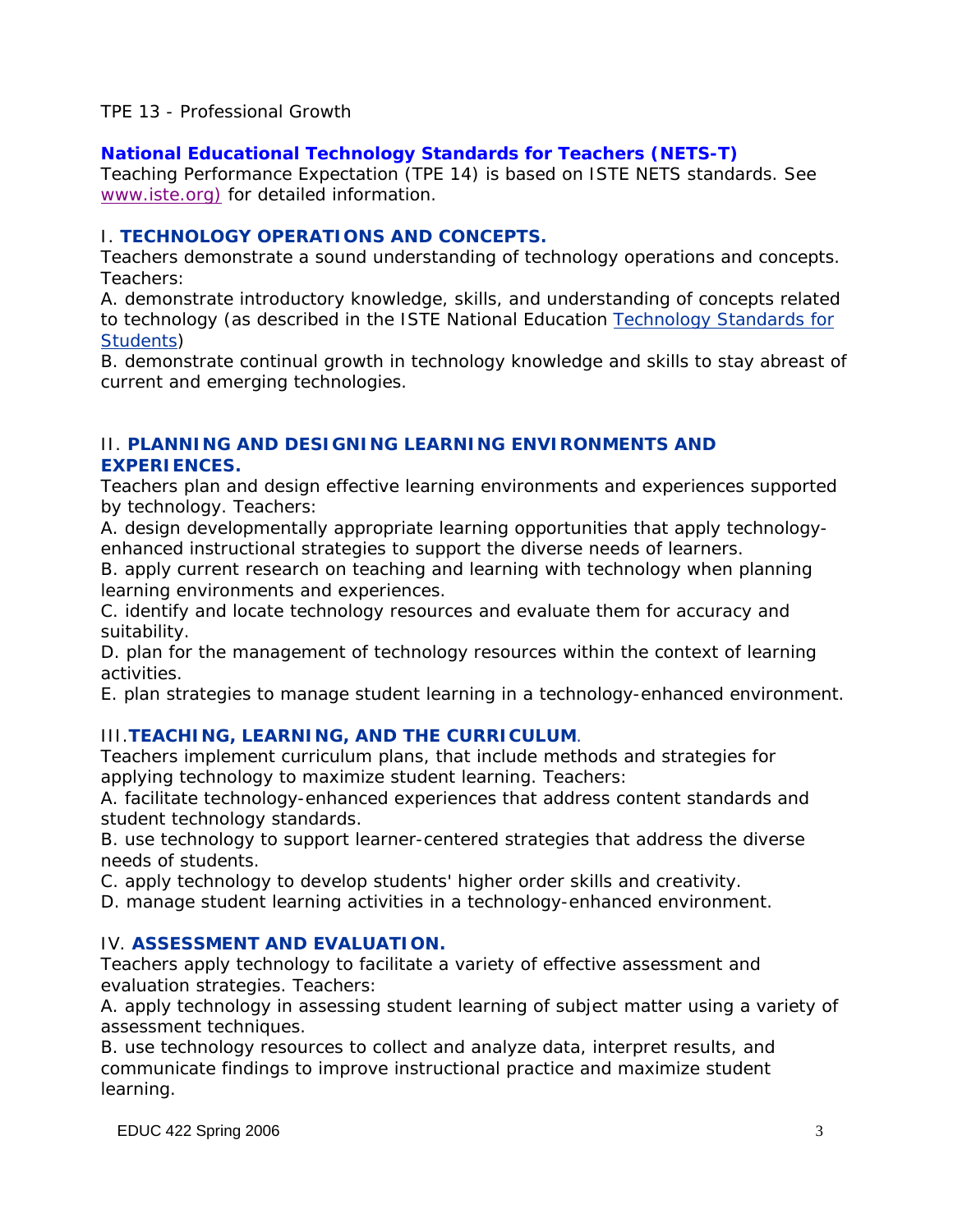C. apply multiple methods of evaluation to determine students' appropriate use of technology resources for learning,communication,and productivity.

# V. **PRODUCTIVITY AND PROFESSIONAL PRACTICE.**

*Teachers use technology to enhance their productivity and professional practice. Teachers:*

A. use technology resources to engage in ongoing professional development and lifelong learning.

B. continually evaluate and reflect on professional practice to make informed decisions regarding the use of technology in support of student learning.

C. apply technology to increase productivity.

D. use technology to communicate and collaborate with peers, parents, and the larger community in order to nurture student learning.

# VI. **SOCIAL, ETHICAL, LEGAL, AND HUMAN ISSUES.**

*Teachers understand the social,ethical,legal,and human issues surrounding the use of technology in PK-12 schools and apply those principles in practice. Teachers:*

A. model and teach legal and ethical practice related to technology use.

B. apply technology resources to enable and empower learners with diverse backgrounds, characteristics, and abilities.

C. identify and use technology resources that affirm diversity

D. promote safe and healthy use of technology resources.

E. facilitate equitable access to technology resources for all students.

# **Required Texts and Supplies**

NOTE: It is not necessary to purchase the educational software, as much of the specific software titles are available on the Web in demo-version and/or available on campus.

- A. **ISTE** Student Membership:  $(1.800.336.5191)$  (7:00 am to 4:30 pm) (\$54.00) Provide Instructor name, student contact information and payment information.
- B. Membership to **Task Stream** http://www.taskstream.com/(The cost is approximate, but may change \$25 one semester and up to \$65 for year) You will need a credit card for the charge. See directions at: http://lynx.csusm.edu/coe/eportfolio/index.asp
- C. One CD-R or CD-RW (1x-8x speed)
- D. One mini DV Digital Video Cassette for Digital Video Camera (\* note there may be a potential need for AA batteries for remote microphone so be prepared)
- E. One mass storage device USB key-drive (128MB or greater with extension cable)
- F. Use of campus email account and WebCT for course communication (provided free)
- G. Print Card from ACD 202 or CSUSM library

# \*\*Optional: BOOK from ISTE, *Connecting Curriculum and Technology*

This is a volume produced by the professional association that contains the educational technology standards for students at all levels as well as sample lessons on how that standards can be implemented in teaching content. This book will be referred to in other CSUSM-COE courses. Supporting Web site http://www.iste.org/

## **Authorization to Teach English Learners**

EDUC 422 Spring 2006 4 and the state of the state of the state of the state of the state of the state of the state of the state of the state of the state of the state of the state of the state of the state of the state of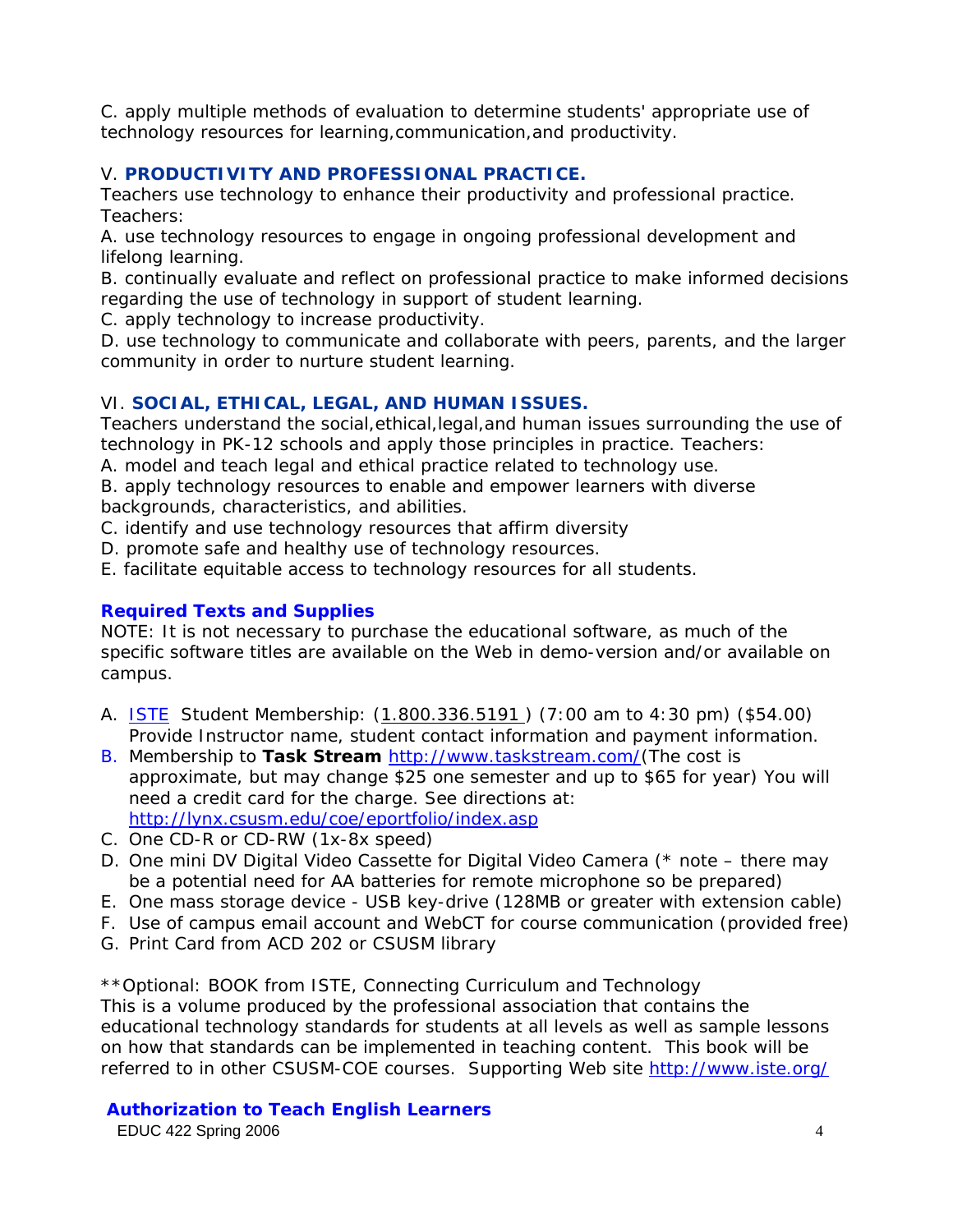This credential program has been specifically designed to prepare teachers for the diversity of languages often encountered in California public school classrooms. The authorization to teach English learners is met through the infusion of content and experiences within the credential program, as well as additional coursework. Students successfully completing this program receive a credential with authorization to teach English learners.

*(Approved by CCTC in SB 2042 Program Standards, August 02)*

#### **College of Education Attendance Policy**

Due to the dynamic and interactive nature of courses in the College of Education, all students are expected to attend all classes and participate actively. At a minimum, students must attend more than 80% of class time, or s/he may not receive a passing grade for the course at the discretion of the instructor. Should the student have extenuating circumstances, s/he should contact the instructor as soon as possible. *(Adopted by the COE Governance Community, December, 1997).*

A good student is one who adheres to standards of dependability and promptness. If more than two class sessions are missed or there is tardiness (or leave early) for more than three sessions, the teacher candidate cannot receive an A. If more than three class sessions are missed the grade earned cannot exceed a C. Late assignments will be penalized by a deduction in points for each day late. After one week, late assignments receive no credit. If extraordinary circumstances occur, please make an appointment with the instructor. Remember that communication is the key to success.

In addition to attending course sessions, each student will be required to complete lab assignments each week. Some of these assignments require students use campus resources. All students must plan times they can work in labs on campus at least once per week. Students are required to check campus resources and availability of labs. Mac computers are available in ACD 202, UH 271 and UH 360 in addition to other  $locations$  such as the library  $2<sup>nd</sup>$  floor. Students are required to use campus issuedemail accounts and check email and WebCT at least two times per week to communicate with instructor and peers.

#### **CSUSM Academic Honesty Policy**

"Students will be expected to adhere to standards of academic honesty and integrity, as outlined in the Student Academic Honesty Policy. All written work and oral assignments must be original work. All ideas/materials that are borrowed from other sources must have appropriate references to the original sources. Any quoted material should give credit to the source and be punctuated with quotation marks.

Students are responsible for honest completion of their work including examinations. There will be no tolerance for infractions. If you believe there has been an infraction by someone in the class, please bring it to the instructor's attention. The instructor reserves the right to discipline any student for academic dishonesty in accordance with the general rules and regulations of the university. Disciplinary action may include the lowering of grades and/or the assignment of a failing grade for an exam, assignment, or the class as a whole."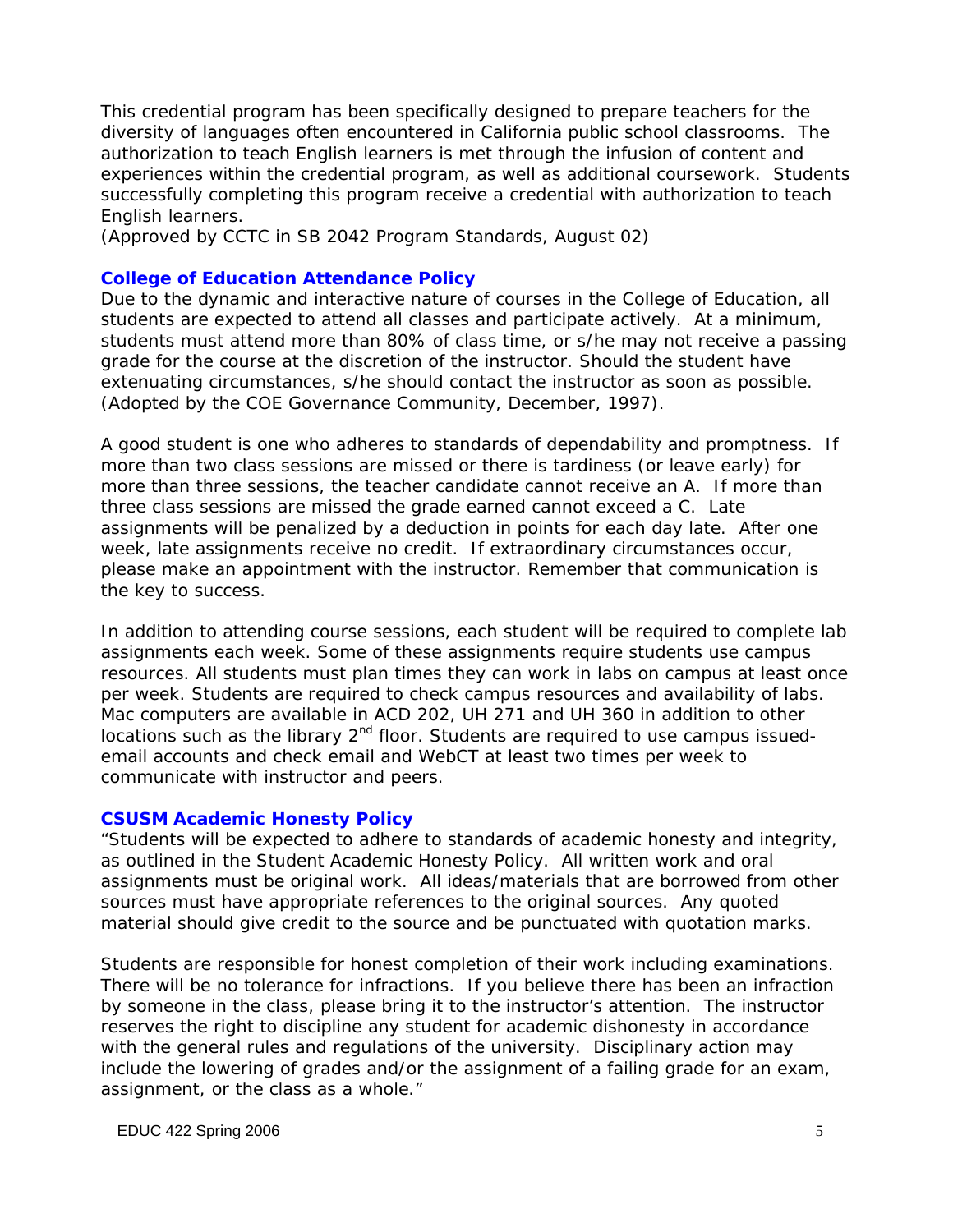#### **Students with Disabilities Requiring Reasonable Accommodations**

Students must be approved for services by providing appropriate and recent documentation to the Office of Disable Student Services (DSS). This office is located in Craven Hall 5205, and can be contacted by phone at (760) 750-4905, or TTY (760) 750-4909. Students authorized by DSS to receive reasonable accommodations should meet with their instructor during office hours or, in order to ensure confidentiality, in a more private setting.

#### **Professional and Administrative Requirements**

Teacher education is a professional preparation program. It is expected that students will come to class prepared to discuss the readings, submit required assignments, and participate in class activities. Students are expected to adhere to academic honesty and integrity, standards of dependability, confidentiality, and writing achievement. Because it is important for teachers to be able to effectively communicate their ideas to students, parents, colleagues, and administrators, writing that is original, clear and error-free is a priority for the College of education. It is expected that work will be turned in on time. Please discuss individual issues with the instructor.

Professional demeaner is expected of all students enrolled in EDUC422. This may be evidenced by:

- Ontime arrival to all class sessions, both face-to-face and online. Please WebCT/email the instructor when you are unable to attend class or when you will be late. It is the policy of the CSUSM College of Education that any student who misses 20% or more of class time, class sessions, or on-line discussion time may not receive a passing grade for a course.
- Advance preparation of readings and timely submission of assignments.
- Carefully considered, culturally aware approaches to solution finding.
- Supportive assistance to classmates with technical and/or content issues.
- Respectful participation in all settings (e.g. whole group, small group, WebCT discussions and study groups) with demonstration of positive interpersonal skills with classmates and guests.
- Backing up copies of all work. You will want these copies for your records and use in professional portfolio entries. Suggested procedures include:
	- o make an EDUC 422 folder on your campus hard drive and save all your files in this folder
	- o save a back up of all files on your flash drive
	- o email files to yourself for further backup
	- o save backups on alternate or home computer
- Productive interaction with peers. Be aware that messages sent within an online context may be open to misinterpretation. When concerned, meanings should be verified to clarify sender's intent.
- Select one or two class "buddy" (e.g., study group member or WebCT Discussion teammate) to ensure that you receive information and handouts if you must miss a class. Buddy Name e-mail Phone **FAX**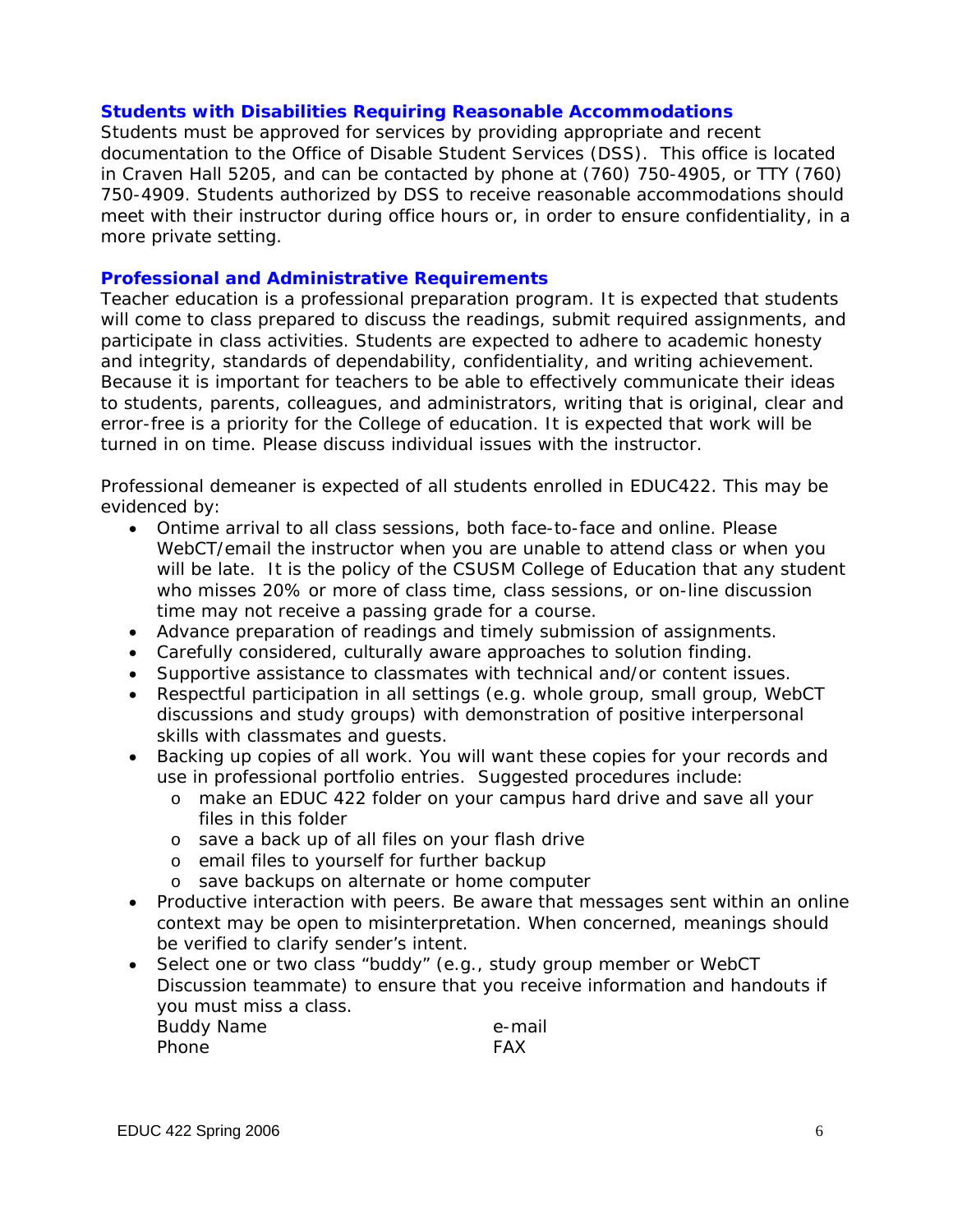| EDUC 422 Course Assignments and Weight for Course Grades                                        |                                                                                                                                                                                                                                                                                                                                                                                                                                                                             |                 |  |  |  |
|-------------------------------------------------------------------------------------------------|-----------------------------------------------------------------------------------------------------------------------------------------------------------------------------------------------------------------------------------------------------------------------------------------------------------------------------------------------------------------------------------------------------------------------------------------------------------------------------|-----------------|--|--|--|
| This proposed list will be updated and confirmed on WebCT.                                      |                                                                                                                                                                                                                                                                                                                                                                                                                                                                             |                 |  |  |  |
| Check the online posting regularly for changes made in response to student needs and schedules. |                                                                                                                                                                                                                                                                                                                                                                                                                                                                             |                 |  |  |  |
| <b>Assignment</b>                                                                               | <b>Description</b>                                                                                                                                                                                                                                                                                                                                                                                                                                                          | pts             |  |  |  |
| Intro Letter                                                                                    | The purpose of this assignment is for students to introduce themselves, to demonstrate the<br>ability to use various features of a word processor, and to apply word-processing features for<br>collaboration and editing.                                                                                                                                                                                                                                                  | $5\overline{)}$ |  |  |  |
|                                                                                                 | Students explore and evaluate educational web sites for suitability. This strategy enables teacher                                                                                                                                                                                                                                                                                                                                                                          | 5               |  |  |  |
| Internet                                                                                        | candidates to continue organizing and sharing resources throughout their program experiences.                                                                                                                                                                                                                                                                                                                                                                               |                 |  |  |  |
| Inspiration                                                                                     | This project involves the use of concept-mapping software for brainstorming an educational<br>topic using text and graphics. The activity provides an opportunity to consider this application<br>for support of writing with students in K-12 classrooms.                                                                                                                                                                                                                  | 5               |  |  |  |
| Filamentality                                                                                   | This project uses a template/tool on the web to create a webpage to present an activity for<br>students to explore concepts related to standards and specific curriculum topics. These projects<br>are explained and linked on a web page uploaded to a remote server for sharing with others.                                                                                                                                                                              | 5               |  |  |  |
| Copyright                                                                                       | The purpose of this assignment is to become familiar with fair use and copyright laws as<br>addressed in NETS-T, Standard VI.                                                                                                                                                                                                                                                                                                                                               | 5               |  |  |  |
| Journal                                                                                         | Students reflect on course readings and activities from the ISTE website that supports topics<br>related to the ISTE standards. Entries are made to the journal weekly. The journal is submitted<br>at midterm and near the end of the course for credit. (8 pt for each journal)                                                                                                                                                                                           | 20              |  |  |  |
| Spreadsheet                                                                                     | This activity provides an opportunity for students to use a spreadsheet in a variety of ways to<br>organize and present information. Various tasks provide an opportunity for teacher candidates<br>to reflect on educational appropriate uses of a spreadsheet tool and differentiate between<br>various tools for organizing information.                                                                                                                                 | 5               |  |  |  |
| Newsletter                                                                                      | Create an appealing, newsworthy, and interesting newsletter for parents with information about<br>your classroom. Use of graphics, content and layout will be considered and assessed. Teacher<br>candidates will use a rubric to provide feedback to classmates during a class meeting. This<br>includes an original scanned artwork.                                                                                                                                      | 5               |  |  |  |
| PowerPoint                                                                                      | Students will create a four slide project using special features of the program and content<br>related to a topic from the CA content standards. Articles from ISTE Learning and Leading<br>with Technology will guide the content of the project. This assignment provides students with<br>an opportunity to use skills in researching, referencing and presentation to learn and share a<br>topic related to educational technology issues.                              | 5               |  |  |  |
| Database                                                                                        | Students will use a database tool to input and organize information. A report will be generated<br>to document skills with this tool. Students will also understand how online databases provide<br>opportunities to search for information related to an educational topic.                                                                                                                                                                                                | 5               |  |  |  |
| Video<br>Software<br>Project                                                                    | Working collaboratively, students will produce a short video focused on standards and<br>classroom use of educational software. Students will learn how to use digital video cameras,<br>how to edit and prepare a project for sharing electronically. The video will demonstrate<br>students' understanding of how to assess educational specific software in terms of student<br>academic content standards, learning needs and strengths and weaknesses of the software. | 5               |  |  |  |
| Midterm                                                                                         | This is a performance-based assessment at approximately midterm.                                                                                                                                                                                                                                                                                                                                                                                                            | 10              |  |  |  |
| Portfolio /                                                                                     | This introduces the online portfolio that will be used throughout the CSUSM teacher                                                                                                                                                                                                                                                                                                                                                                                         | 10              |  |  |  |
| <b>Task Stream</b>                                                                              | preparation program. Students set up the artifact tracking sheet and use the Task Stream<br>template to respond to the Teaching Performance Expectations (TPE 14) that are part of this<br>course. Teacher candidates will build on the work begun in EDUC 422 so that the portfolio<br>submitted at the conclusion of the program accurately verifies meeting the standards for<br>completion of all TPEs. This includes 1 pt for scanned document/Statement of Own Work.  |                 |  |  |  |
| Attendance<br>&<br>Participation                                                                | Teacher candidates are expected to have a positive disposition toward teaching and learning.<br>Students should help each other and create a positive classroom environment for everyone. This<br>means having a positive attitude in class, being on time and actively engaged in discussions and<br>activities both in class and online. This includes 1 point each for prompt confirmation of membership<br>to ISTE & Task Stream (by second class).                     | 10<br>100       |  |  |  |
|                                                                                                 | Total                                                                                                                                                                                                                                                                                                                                                                                                                                                                       |                 |  |  |  |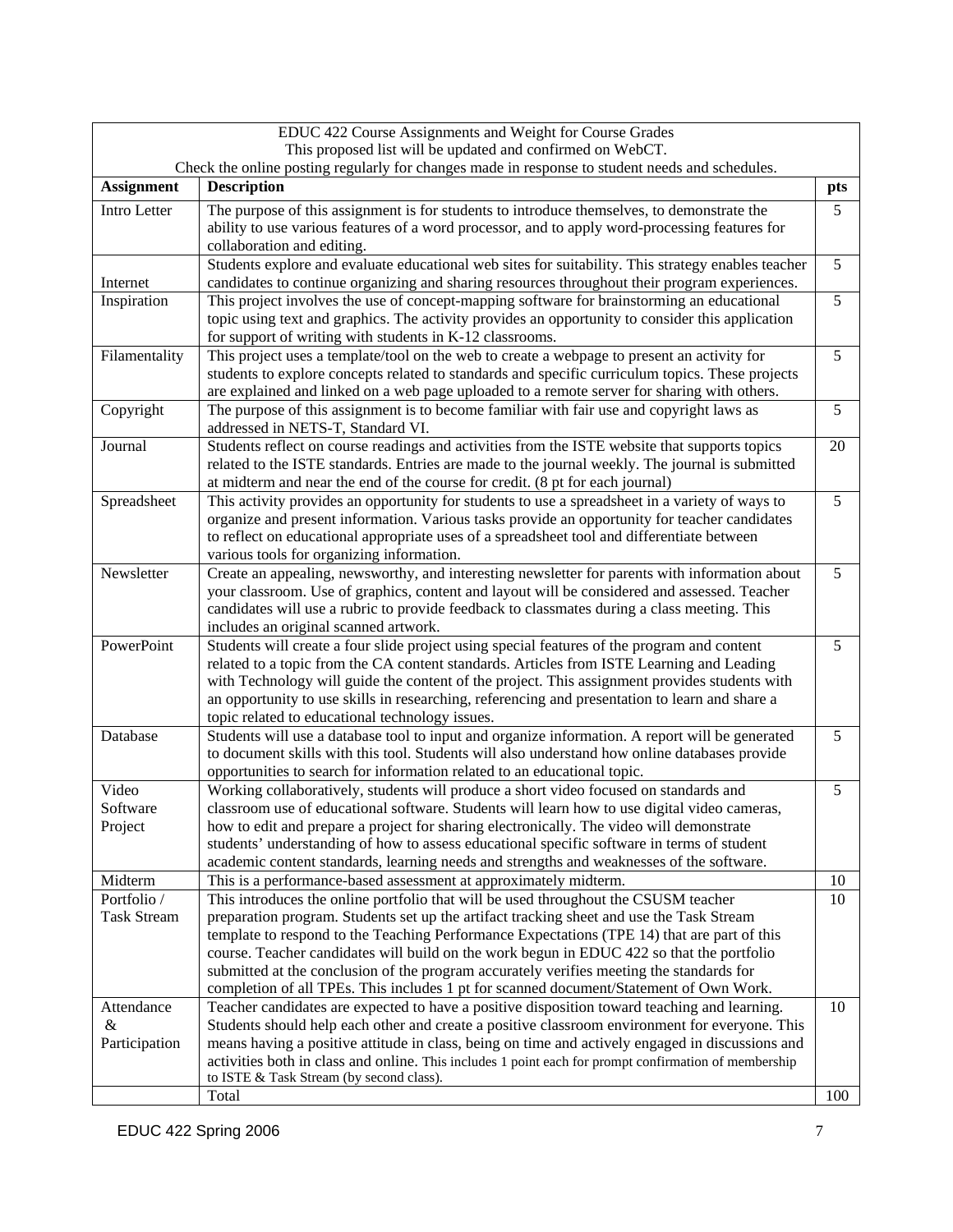### **Assessment**

In order to successfully complete this course, all assignments must be completed at an acceptable level noted on assignment directions and rubrics. Late assignments will loose credit points for each day late and will not be accepted after seven days tardy. In addition to the assignments described above, performance assessment will be on student's cooperation and flexibility in response to unforeseen challenges and student's ability to perform tasks using a variety of technology tools.

Because the content of this course contributes to passage of multiple TPEs, successful completion is imperative. Failure to successfully complete this course will prohibit a teacher candidate from continuing in the program beyond the first semester. The percentage of weight of each assignment is noted next to the descriptions. Late assignments or assignments missing required elements receive reduced points.

| $94 - 100 = A$  | $80 - 83 = B$   | $70 - 73 = C$  |
|-----------------|-----------------|----------------|
| $90 - 93 = A$   | $77 - 79 = C +$ | $60 - 69 = D$  |
| $87 - 89 = B +$ | $74 - 76 = C$   | below $60 = F$ |
| $84 - 86 = B$   |                 |                |

**Grading Procedures And Assignments**  Grading is calculated on the standard of

## **Criteria for Grading Assignments**

A 90-100%

Outstanding work on assignment, excellent syntheses of information and experiences, great insight and application, and excellent writing.

B 80-89%

Completion of assignment in good form with good syntheses and application of information and experiences; writing is good.

- C 70-79% Completion of assignment, adequate effort, adequate synthesis of information and application of information and experiences, writing is
- adequate.
- D 60-69%

Incomplete assignment, inadequate effort and synthesis of information,writing is less than adequate.

## **Grading Policy**

An **A** student is one who:

- completes all assignments on time and demonstrates the ability to summarize, analyze, and/or reflect at high levels.
- varies sources of information for assignments, demonstrating high degree of effort in pursuing varied perspectives around important educational issues.
- completes all the reading assignments and develops thoughtful and thorough responses.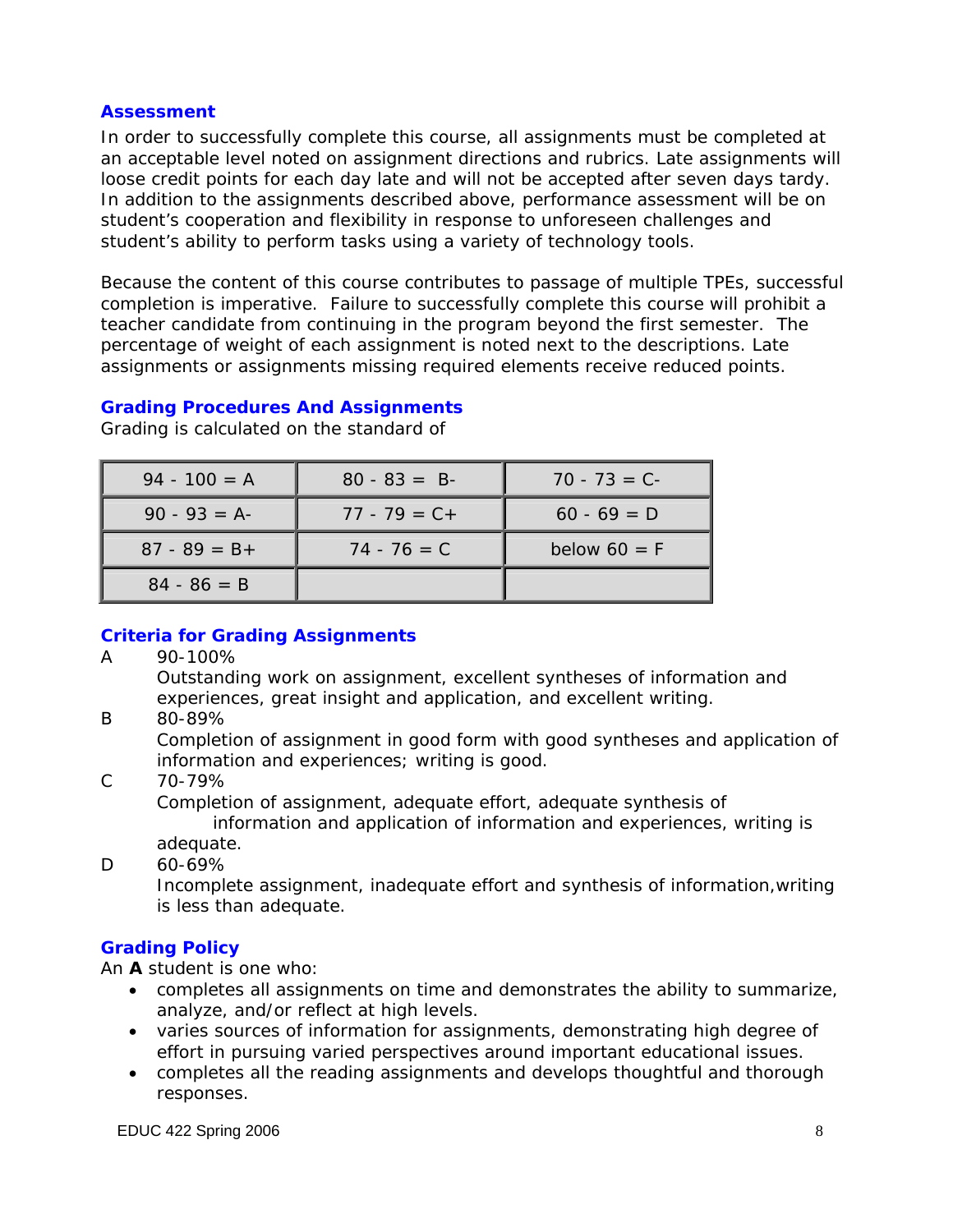- produces work that reveals a strong commitment to self-discovery and learning.
- produces work at a high professional level in terms of both writing and content.
- develops a high quality presentation, demonstrating significant learning around a contemporary issue.
- presents confidently and intelligently, demonstrating effective teaching skills.
- completes assignments in/out of class with a focus on learning and exploration, pushing him/herself to better understand the profession through quality work.
- attends almost every class meeting and is fully engaged during class.
- pushes him/herself to new understandings by participating in discussions, sharing his/her opinions, and valuing others' perspectives both in class, online, and in study groups.
- contributes to the positive environment of the class by respecting all members.

# A **B** student is one who:

- completes all or almost all assignments, all or most on time, and demonstrates the ability to summarize, analyze, and/or reflect at fairly high levels, showing consistent improvement over time.
- varies sources of information for assignments, demonstrating high degree of effort in pursuing varied perspectives around important educational issues.
- completes all or most of the reading assignments and develops thoughtful and fairly thorough responses.
- produces work that reveals a commitment to self-discovery and learning.
- produces work that is close to professional level in terms of both content and writing, working to develop a strong command of writing, speaking, planning and presenting.
- develops presentations, demonstrating significant learning
- presents confidently and intelligently, demonstrating effective teaching skills.
- completes assignments in/out of class with a focus on learning and exploration, pushing him/herself to better understand the profession through quality work.
- attends almost every class meeting and is regularly engaged during class.
- pushes him/herself to new understandings by participating in discussions, sharing his/her opinions, and valuing others' perspectives.
- contributes to the positive environment of the class by respecting all members.

•

A **C** student is one who:

- completes or attempts most of the assignments, mostly on time, and demonstrates the ability to do some quality summarizing, analysis, and reflection, showing improvement over time.
- varies sources of information for assignments, demonstrating effort in pursuing varied perspectives around important educational issues.
- completes most of the reading assignments and develops thoughtful and sometimes thorough responses.
- produces work that reveals a commitment to some self-discovery and learning.
- produces work that is not yet at a professional level in terms of both writing and content.
- develops a quality presentation, demonstrating learning around a contemporary issue.
- presents confidently and intelligently, demonstrating some effective teaching skills.

EDUC 422 Spring 2006 9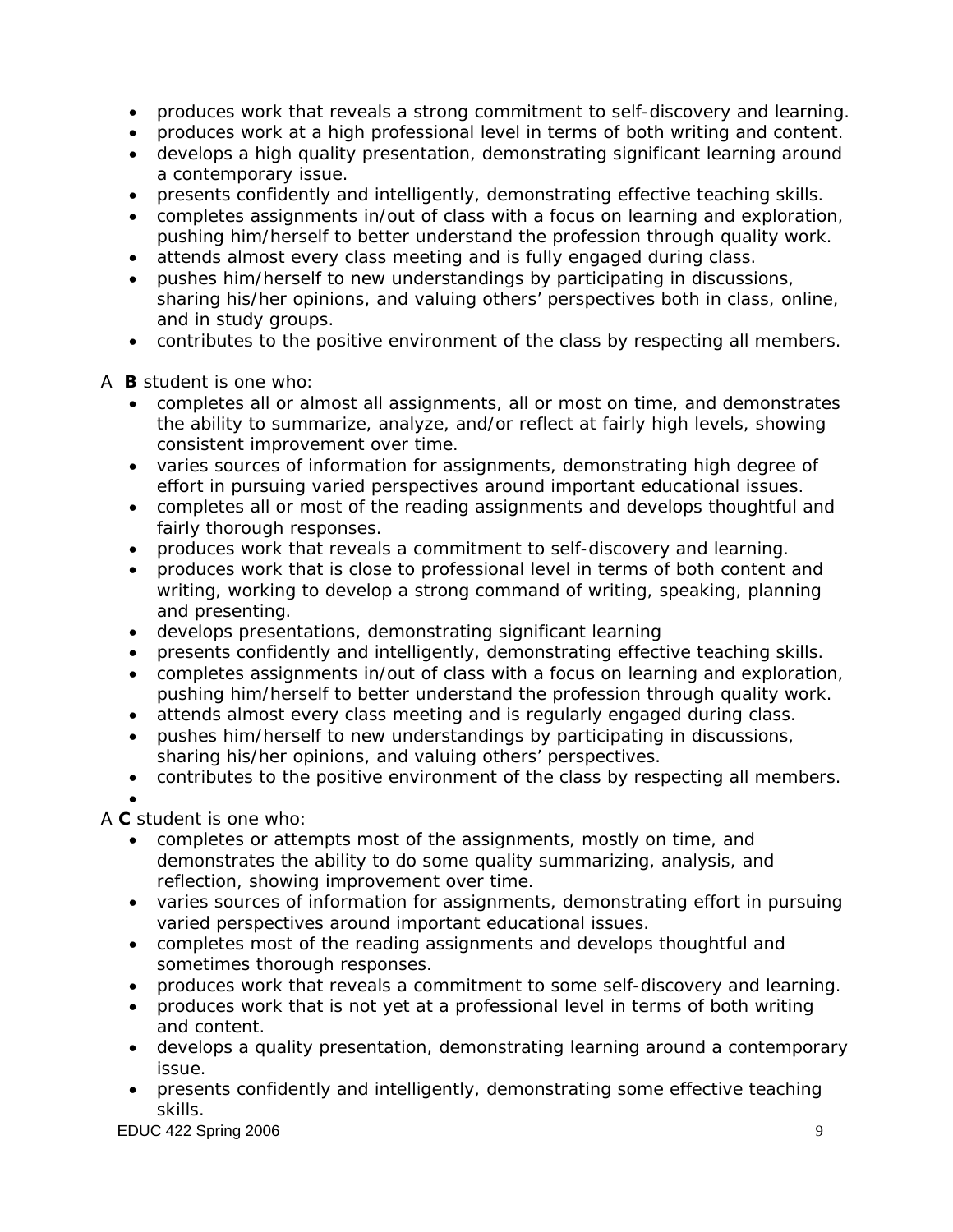- completes assignments in/out of class with a focus on learning and exploration, pushing him/herself a little to better understand the profession.
- attends most class meetings and is often engaged during class.
- pushes him/herself to some new understandings by participating to a moderate degree in discussions, sharing his/her opinions, and valuing others' perspectives.
- contributes to the positive environment of the class by respecting all members. •

A **D** student is one who doesn't meet all of the minimal standards of a "C" student; "F" is earned by someone who hasn't completed significant portions of the required work and fails to meet the "C" student standards.

### **All University Writing Requirement**

In keeping with the All-University Writing Requirement, this course includes a writing component of at least 2,500 words (approximately 10 pages). This is administered in a variety of ways including formal writing requiring use of APA, informal, and electronic online discussions.

#### **CSUSM Academic Honesty Policy**

"Students will be expected to adhere to standards of academic honesty and integrity, as outlined in the Student Academic Honesty Policy. All written work and oral assignments must be original work. All ideas/materials that are borrowed from other sources must have appropriate references to the original sources. Any quoted material should give credit to the source and be punctuated with quotation marks.

Students are responsible for honest completion of their work including examinations. There will be no tolerance for infractions. If you believe there has been an infraction by someone in the class, please bring it to the instructor's attention. The instructor reserves the right to discipline any student for academic dishonesty in accordance with the general rules and regulations of the university. Disciplinary action may include the lowering of grades and/or the assignment of a failing grade for an exam, assignment, or the class as a whole."

#### **See posting in WEBCT for TENTATIVE Schedule/Course Outline**

\*Please note that modifications may occur at the discretion of the instructor. Student's cooperation and flexibility in response to changes will be noted as part of the participation assessment.